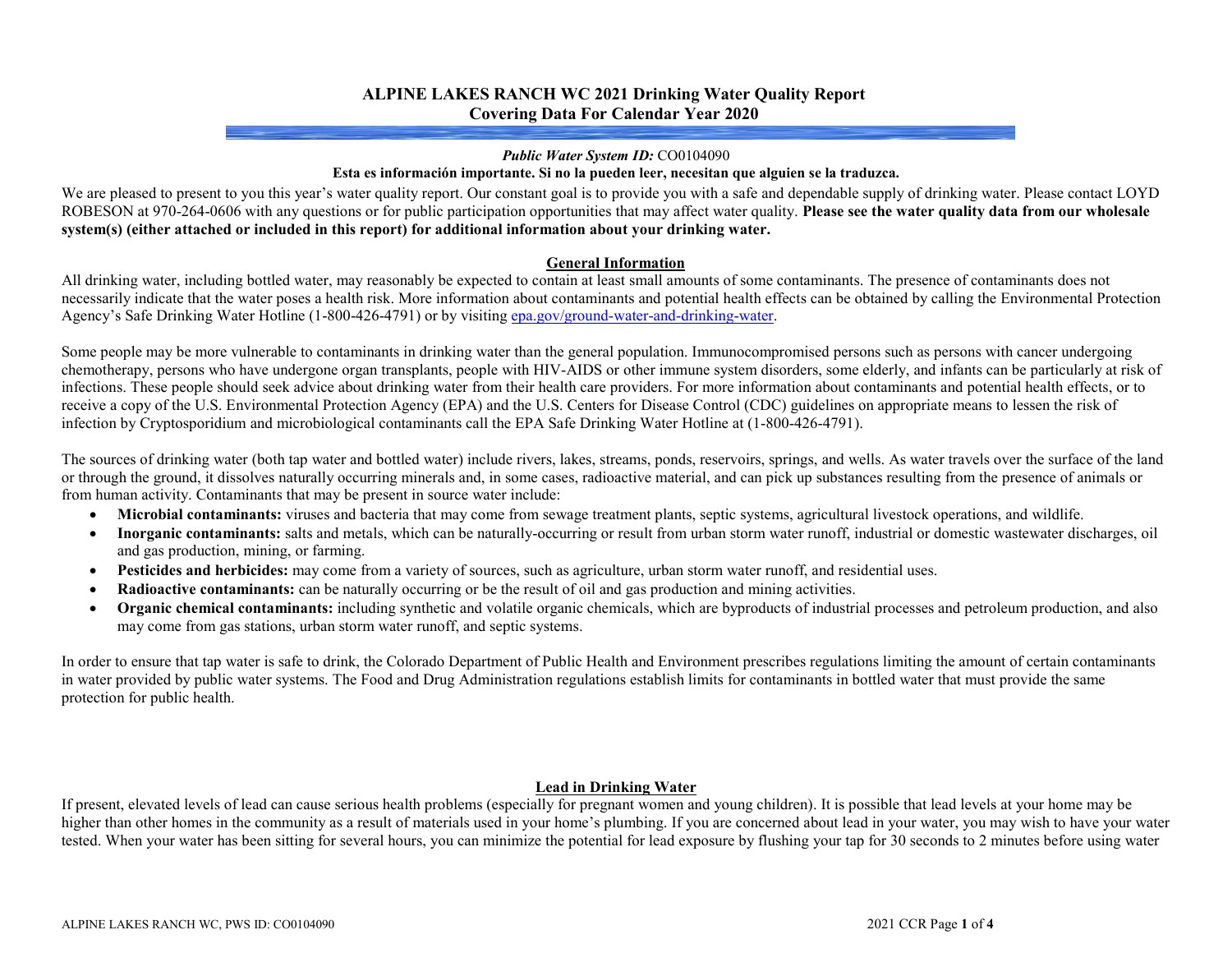for drinking or cooking. Additional information on lead in drinking water, testing methods, and steps you can take to minimize exposure is available from the Safe Drinking Water Hotline (1-800-426-4791) or a[t epa.gov/safewater/lead.](http://www.epa.gov/safewater/lead)

### **Source Water Assessment and Protection (SWAP)**

The Colorado Department of Public Health and Environment may have provided us with a Source Water Assessment Report for our water supply. For general information or to obtain a copy of the report please visit [wqcdcompliance.com/ccr.](https://wqcdcompliance.com/ccr) The report is located under "Guidance: Source Water Assessment Reports". Search the table using 104090, ALPINE LAKES RANCH WC, or by contacting LOYD ROBESON at 970-264-0606. The Source Water Assessment Report provides a screening-level evaluation of potential contamination that *could* occur. It *does not* mean that the contamination *has or will* occur. We can use this information to evaluate the need to improve our current water treatment capabilities and prepare for future contamination threats. This can help us ensure that quality finished water is delivered to your homes. In addition, the source water assessment results provide a starting point for developing a source water protection plan. Potential sources of contamination in our source water area are listed on the next page.

Please contact us to learn more about what you can do to help protect your drinking water sources, any questions about the Drinking Water Quality Report, to learn more about our system, or to attend scheduled public meetings. We want you, our valued customers, to be informed about the services we provide and the quality water we deliver to you every day.

| <b>Sources (Water Type - Source Type)</b>                                                                                                                                                                                                                                                                                                                                                                                                                                                    | <b>Potential Source(s) of Contamination</b>                                                                                          |
|----------------------------------------------------------------------------------------------------------------------------------------------------------------------------------------------------------------------------------------------------------------------------------------------------------------------------------------------------------------------------------------------------------------------------------------------------------------------------------------------|--------------------------------------------------------------------------------------------------------------------------------------|
| ALPINE MEADOWS UPPER WELL (Groundwater-Well)<br>ALPINE MEADOWS LOWER WELL (Groundwater-Well)<br>HEADQUARTERS 1 WELL (Groundwater-Well)<br>HEADQUARTERS 2 WELL (Groundwater-Well)<br>ELK RIDGE 1 WELL (Groundwater-Well)<br>ELK RIDGE 2 WELL (Groundwater-Well)<br>WELL NO 4 (Groundwater-Well)<br>WELL NO 5 (Groundwater-Well)<br>HAULED WATER FROM WELL ON WHEELS 234837 (Surface Water-Non-Piped, Purchased)<br>HAULED WATER FROM WATER RUNNER 204833 (Surface Water-Non-Piped, Purchased) | There is no SWAP report, please contact LOYD ROBESON at 970-264-0606<br>with questions regarding potential sources of contamination. |

## **Our Water Sources**

## **Terms and Abbreviations**

- **Maximum Contaminant Level (MCL)** − The highest level of a contaminant allowed in drinking water.
- **Treatment Technique (TT)** − A required process intended to reduce the level of a contaminant in drinking water.
- **Health-Based** − A violation of either a MCL or TT.
- **Non-Health-Based** − A violation that is not a MCL or TT.
- **Action Level (AL)** The concentration of a contaminant which, if exceeded, triggers treatment and other regulatory requirements.
- **Maximum Residual Disinfectant Level (MRDL)** − The highest level of a disinfectant allowed in drinking water. There is convincing evidence that addition of a disinfectant is necessary for control of microbial contaminants.
- Maximum Contaminant Level Goal (MCLG) The level of a contaminant in drinking water below which there is no known or expected risk to health. MCLGs allow for a margin of safety.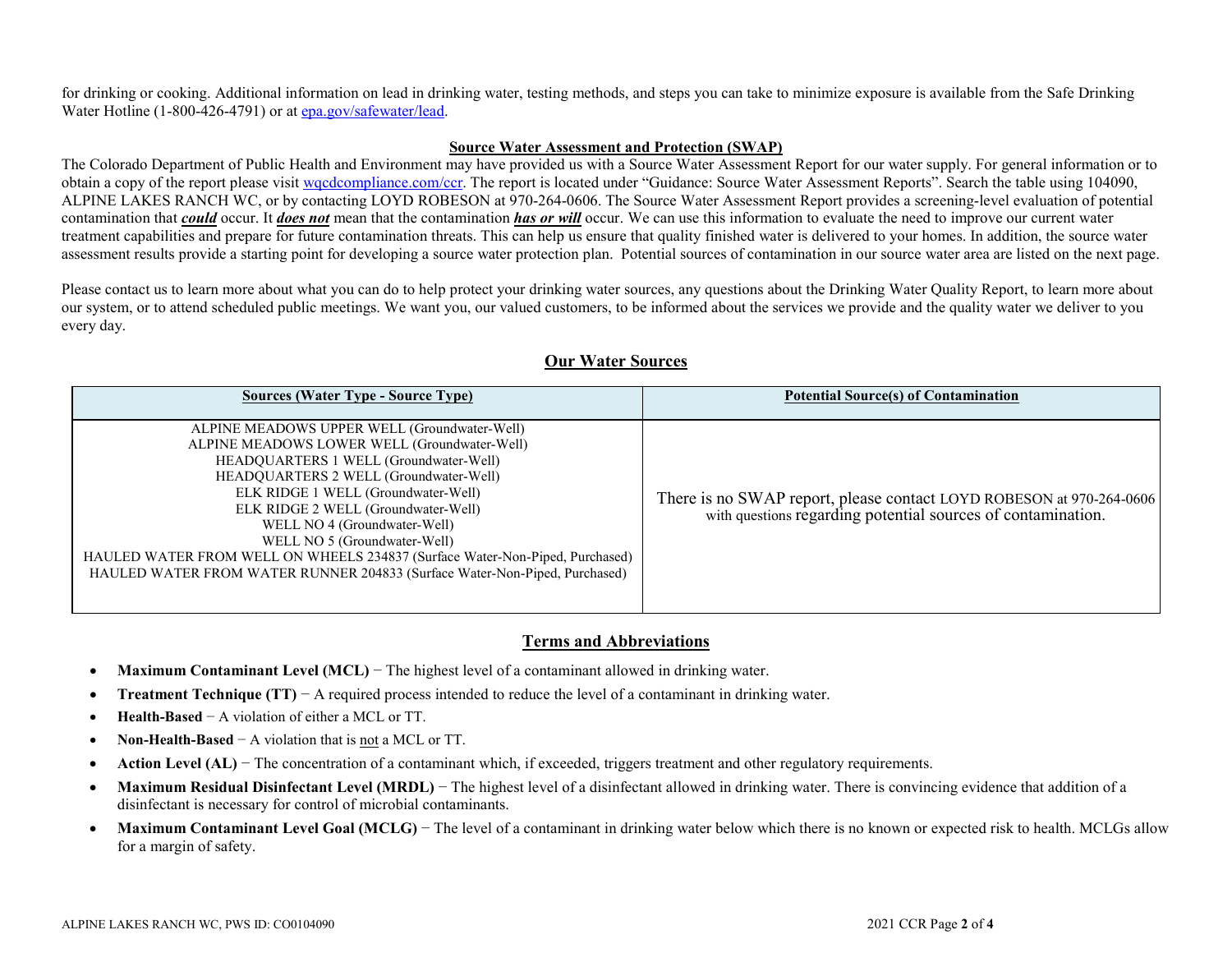- **Maximum Residual Disinfectant Level Goal (MRDLG)** − The level of a drinking water disinfectant, below which there is no known or expected risk to health. MRDLGs do not reflect the benefits of the use of disinfectants to control microbial contaminants.
- **Violation (No Abbreviation)** − Failure to meet a Colorado Primary Drinking Water Regulation.
- **Formal Enforcement Action (No Abbreviation)** − Escalated action taken by the State (due to the risk to public health, or number or severity of violations) to bring a non-compliant water system back into compliance.
- **Variance and Exemptions (V/E)** − Department permission not to meet a MCL or treatment technique under certain conditions.
- **Gross Alpha (No Abbreviation)** − Gross alpha particle activity compliance value. It includes radium-226, but excludes radon 222, and uranium.
- **Picocuries per liter (pCi/L)** − Measure of the radioactivity in water.
- **Nephelometric Turbidity Unit (NTU)** − Measure of the clarity or cloudiness of water. Turbidity in excess of 5 NTU is just noticeable to the typical person.
- **Compliance Value (No Abbreviation)**  Single or calculated value used to determine if regulatory contaminant level (e.g. MCL) is met. Examples of calculated values are the 90<sup>th</sup> Percentile, Running Annual Average (RAA) and Locational Running Annual Average (LRAA).
- **Average (x-bar)** − Typical value.
- **Range (R)** − Lowest value to the highest value.
- **Sample Size (n)** − Number or count of values (i.e. number of water samples collected).
- **Parts per million = Milligrams per liter (ppm = mg/L)** − One part per million corresponds to one minute in two years or a single penny in \$10,000.
- **Parts per billion = Micrograms per liter (ppb = ug/L)** One part per billion corresponds to one minute in 2,000 years, or a single penny in \$10,000,000.
- **Not Applicable (N/A)** Does not apply or not available.
- **Level 1 Assessment**  A study of the water system to identify potential problems and determine (if possible) why total coliform bacteria have been found in our water system.
- **Level 2 Assessment**  A very detailed study of the water system to identify potential problems and determine (if possible) why an E. coli MCL violation has occurred and/or why total coliform bacteria have been found in our water system on multiple occasions.

# **Detected Contaminants**

ALPINE LAKES RANCH WC routinely monitors for contaminants in your drinking water according to Federal and State laws. The following table(s) show all detections found in the period of January 1 to December 31, 2020 unless otherwise noted. The State of Colorado requires us to monitor for certain contaminants less than once per year because the concentrations of these contaminants are not expected to vary significantly from year to year, or the system is not considered vulnerable to this type of contamination. Therefore, some of our data, though representative, may be more than one year old. Violations and Formal Enforcement Actions, if any, are reported in the next section of this report.

Note: Only detected contaminants sampled within the last 5 years appear in this report. If no tables appear in this section then no contaminants were detected in the last round of monitoring.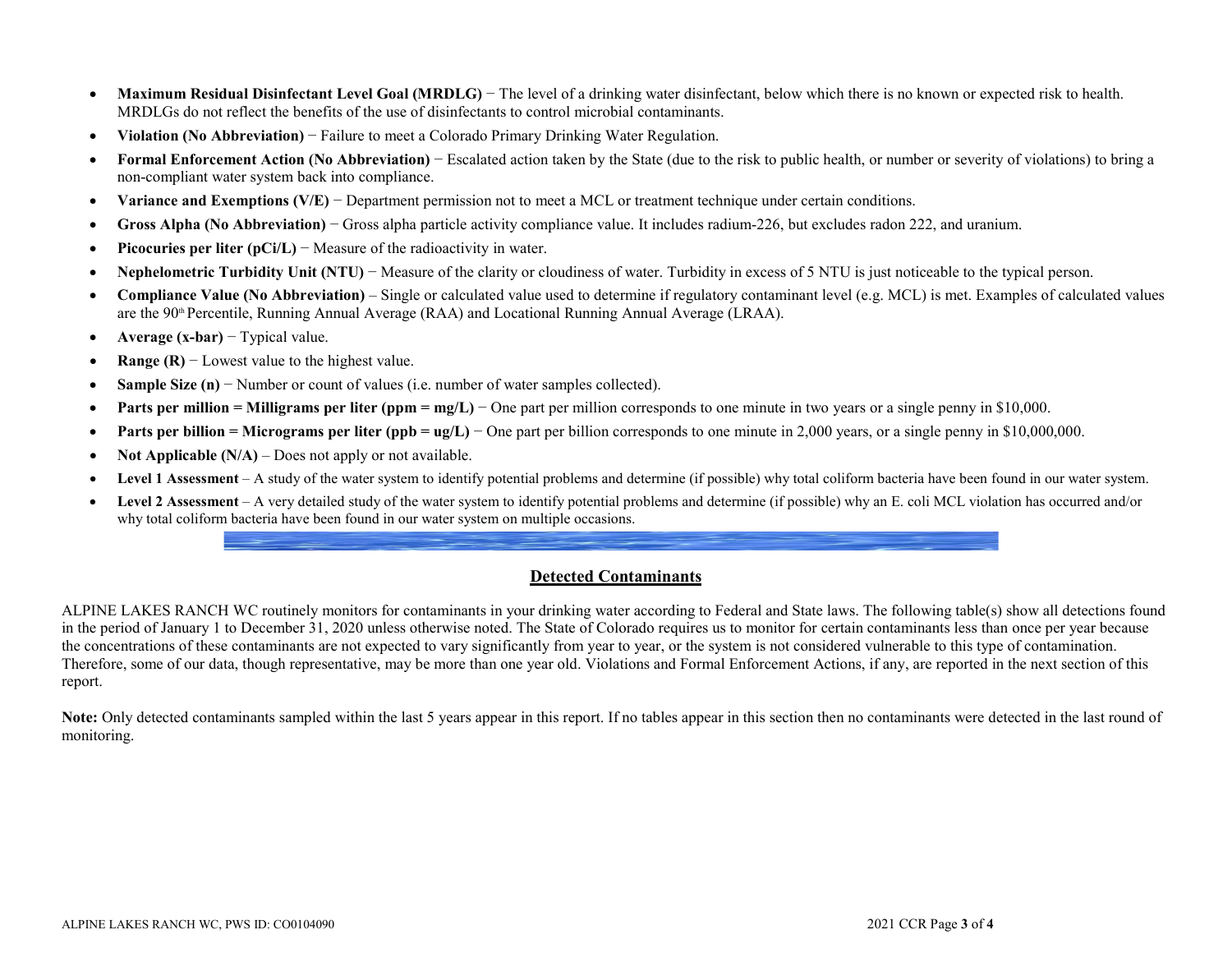| Disinfectants Sampled in the Distribution System<br><b>TT Requirement:</b> At least 95% of samples per period (month or quarter) must be at least 0.2 ppm $OR$<br>If sample size is less than 40 no more than 1 sample is below $0.2$ ppm<br>Typical Sources: Water additive used to control microbes |                    |                |                                      |                    |                  |             |  |  |
|-------------------------------------------------------------------------------------------------------------------------------------------------------------------------------------------------------------------------------------------------------------------------------------------------------|--------------------|----------------|--------------------------------------|--------------------|------------------|-------------|--|--|
| <b>Disinfectant</b><br><b>Name</b>                                                                                                                                                                                                                                                                    | <b>Time Period</b> | <b>Results</b> | <b>Number of Samples Below Level</b> | <b>Sample Size</b> | <b>Violation</b> | <b>MRDL</b> |  |  |
| Chlorine<br>December, 2020<br>N <sub>0</sub><br>Lowest period percentage of samples meeting<br>TT requirement: 100%                                                                                                                                                                                   |                    |                |                                      |                    |                  |             |  |  |

| Lead and Copper Sampled in the Distribution System |                               |                             |                       |                           |                                      |                                           |                                                 |                                                                            |  |
|----------------------------------------------------|-------------------------------|-----------------------------|-----------------------|---------------------------|--------------------------------------|-------------------------------------------|-------------------------------------------------|----------------------------------------------------------------------------|--|
| <b>Contaminant Name</b>                            | <b>Time Period</b>            | 90 <sup>th</sup> Percentile | Sample<br><b>Size</b> | Unit of<br><b>Measure</b> | 90 <sup>th</sup><br>Percentile<br>AL | Sample<br><b>Sites</b><br><b>Above AL</b> | 90 <sup>th</sup> Percentile<br>AL<br>Exceedance | <b>Typical Sources</b>                                                     |  |
| Copper                                             | $09/01/2020$ to<br>09/05/2020 | 0.26                        |                       | ppm                       | 1.3                                  |                                           | No                                              | Corrosion of household<br>plumbing systems; Erosion of<br>natural deposits |  |
| Lead                                               | $09/01/2020$ to<br>09/05/2020 | 2.2                         |                       | ppb                       | 15                                   |                                           | N <sub>o</sub>                                  | Corrosion of household<br>plumbing systems; Erosion of<br>natural deposits |  |

| Disinfection Byproducts Sampled in the Distribution System |      |         |                       |                              |                           |     |             |                      |                                             |
|------------------------------------------------------------|------|---------|-----------------------|------------------------------|---------------------------|-----|-------------|----------------------|---------------------------------------------|
| <b>Name</b>                                                | Year | Average | Range<br>$Low - High$ | <b>Sample</b><br><b>Size</b> | Unit of<br><b>Measure</b> | MCL | <b>MCLG</b> | <b>MCL Violation</b> | <b>Typical Sources</b>                      |
| Total Haloacetic Acids<br>(HAA5)                           | 2020 | 26.9    | 20.5 to 33.3          |                              | ppb                       | -60 | N/A         | No                   | Byproduct of drinking water<br>disinfection |
| <b>Total Trihalomethanes</b><br>(TTHM)                     | 2020 | 73.25   | 64.3 to 82.2          |                              | ppb                       | 80  | N/A         | No                   | Byproduct of drinking water<br>disinfection |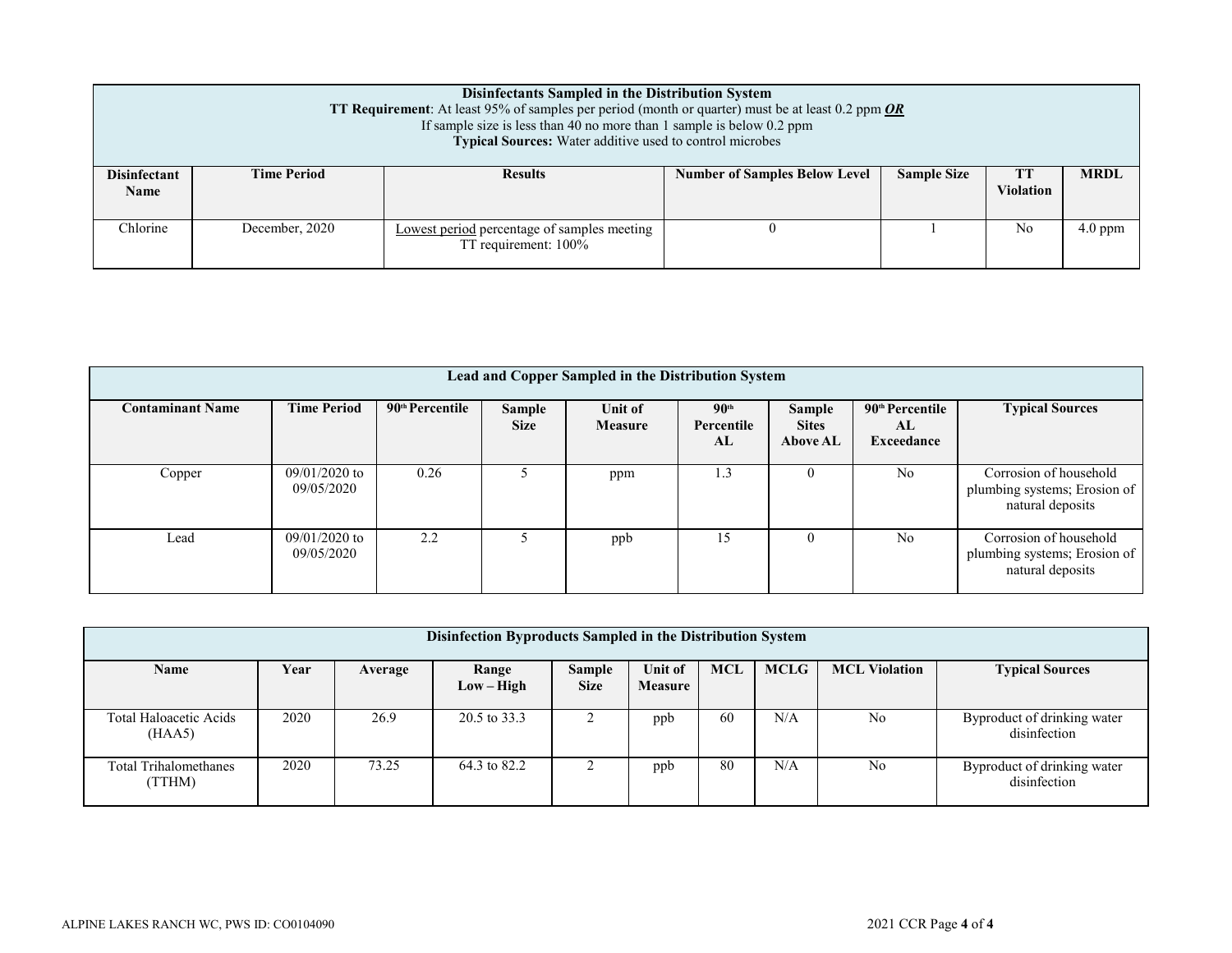| Radionuclides Sampled at the Entry Point to the Distribution System |      |         |               |               |                |            |             |            |                             |
|---------------------------------------------------------------------|------|---------|---------------|---------------|----------------|------------|-------------|------------|-----------------------------|
|                                                                     |      |         |               |               |                |            |             |            |                             |
| <b>Contaminant Name</b>                                             | Year | Average | Range         | <b>Sample</b> | <b>Unit of</b> | <b>MCL</b> | <b>MCLG</b> | <b>MCL</b> | <b>Typical Sources</b>      |
|                                                                     |      |         | $Low - High$  | <b>Size</b>   | <b>Measure</b> |            |             | Violation  |                             |
|                                                                     |      |         |               |               |                |            |             |            |                             |
| Gross Alpha                                                         | 2019 | 5.6     | 5.6 to 5.6    |               | pCi/L          | 15         |             | No         | Erosion of natural deposits |
|                                                                     |      |         |               |               |                |            |             |            |                             |
|                                                                     |      |         |               |               |                |            |             |            |                             |
| Combined Radium                                                     | 2019 | 1.52    | .52 to $1.52$ |               | pCi/L          |            |             | No         | Erosion of natural deposits |
|                                                                     |      |         |               |               |                |            |             |            |                             |
|                                                                     |      |         |               |               |                |            |             |            |                             |

| <b>Inorganic Contaminants Sampled at the Entry Point to the Distribution System</b> |      |         |                       |                       |                           |            |             |                                |                                                                                                                                 |
|-------------------------------------------------------------------------------------|------|---------|-----------------------|-----------------------|---------------------------|------------|-------------|--------------------------------|---------------------------------------------------------------------------------------------------------------------------------|
| <b>Contaminant Name</b>                                                             | Year | Average | Range<br>$Low - High$ | Sample<br><b>Size</b> | Unit of<br><b>Measure</b> | <b>MCL</b> | <b>MCLG</b> | <b>MCL</b><br><b>Violation</b> | <b>Typical Sources</b>                                                                                                          |
| Barium                                                                              | 2019 | 0.03    | $0.03$ to $0.03$      |                       | ppm                       |            |             | N <sub>o</sub>                 | Discharge of drilling wastes; discharge from<br>metal refineries; erosion of natural deposits                                   |
| Fluoride                                                                            | 2019 | 0.25    | $0.25$ to $0.25$      |                       | ppm                       |            |             | N <sub>o</sub>                 | Erosion of natural deposits; water additive which<br>promotes strong teeth; discharge from fertilizer<br>and aluminum factories |
| Nitrate                                                                             | 2020 | 0.05    | $0.03$ to $0.07$      |                       | ppm                       | 10         | 10          | N <sub>o</sub>                 | Runoff from fertilizer use; leaching from septic<br>tanks, sewage; erosion of natural deposits                                  |

**Secondary Contaminants\*\***

\*\*Secondary standards are non-enforceable guidelines for contaminants that may cause cosmetic effects (such as skin, or tooth discoloration) or aesthetic effects (such as taste, odor, or color) in drinking water.